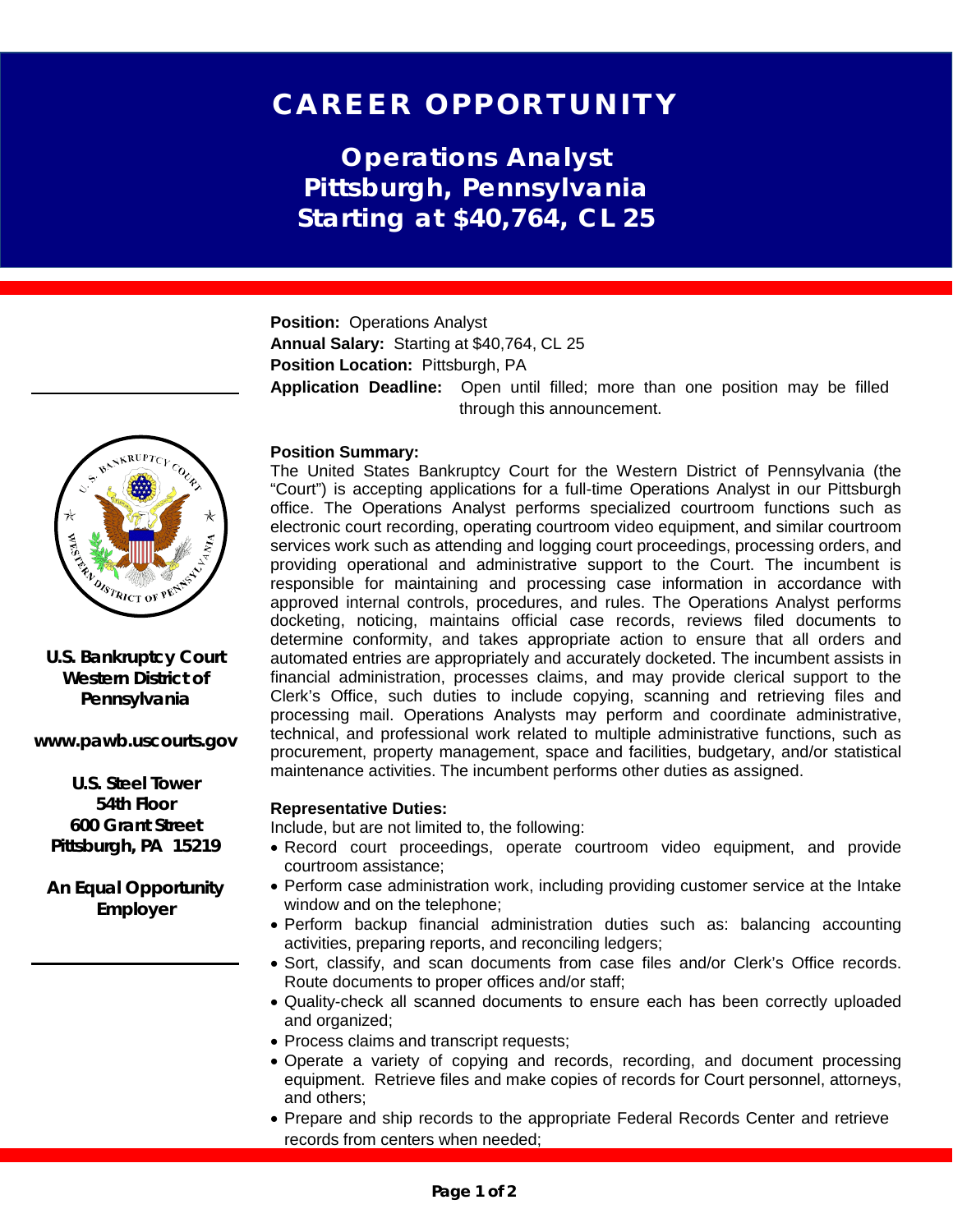- May perform clerical duties including processing mail, sorting, filing, photocopying, faxing, and document delivery, as required; and
- May assist in providing professional administrative support.

### **Minimum Qualifications:**

To qualify, the individual must be a high school graduate or equivalent **AND** possess a minimum of one year of **specialized** experience (performance of duties similar to those listed above). Knowledge of local court rules, practices, procedures, processes, and forms are a plus. A college degree is a plus. The individual must be able to track case progression and make independent decisions based on applicable procedures, rules, and instructions. Skills in typing and using word processing programs and equipment are vital. (Testing may be part of the interviewing process.) The ability to work effectively as part of a team and to follow detailed instructions is necessary. The ability to communicate (orally and in writing) and interact effectively and appropriately is critical.

## **Benefits:**

The selected applicant has the option to participate in a choice of health, dental and vision insurance coverage from a variety of plans, and life insurance along with flexible spending and parking reimbursement plans. The selected applicant will accrue annual leave (vacation) and will be paid ten (10) holidays per year.

### **Miscellaneous:**

Employees of the Court serve under "Excepted Appointment" and are considered "At-Will" employees. Appointment is provisional, and retention is contingent upon the successful completion of a background check and probationary period along with performance reviews.

### **How to Apply:**

Qualified candidates must electronically submit a cover letter, a resume, and a *Federal Judicial Branch Application for Employment* (Form AO 78) for consideration. Open until filled. Instructions and forms to apply electronically are available at: [http://www.pawb.uscourts.gov/career-opportunities.](http://www.pawb.uscourts.gov/career-opportunities)

**Please DO NOT CALL OR EMAIL the Court inquiring about the position. Due to the anticipated high volume of applications, the Court cannot respond to inquiries. Only qualified applicants will be considered for this position. Participation in the interview process will be at the applicant's own expense, and relocation expenses will not be provided.**

**The Court reserves the right to modify the conditions of this job announcement, to staff the position as applications are received, or to withdraw the announcement; any of which may occur without prior written or other notice.**

*All applicants must be a U.S. citizen or be eligible to work in the United States.*

*All appointments subject to FBI Fingerprint Background Check, with periodic reinvestigation, if applicable.*

*All appointments also subject to mandatory electronic funds transfer.*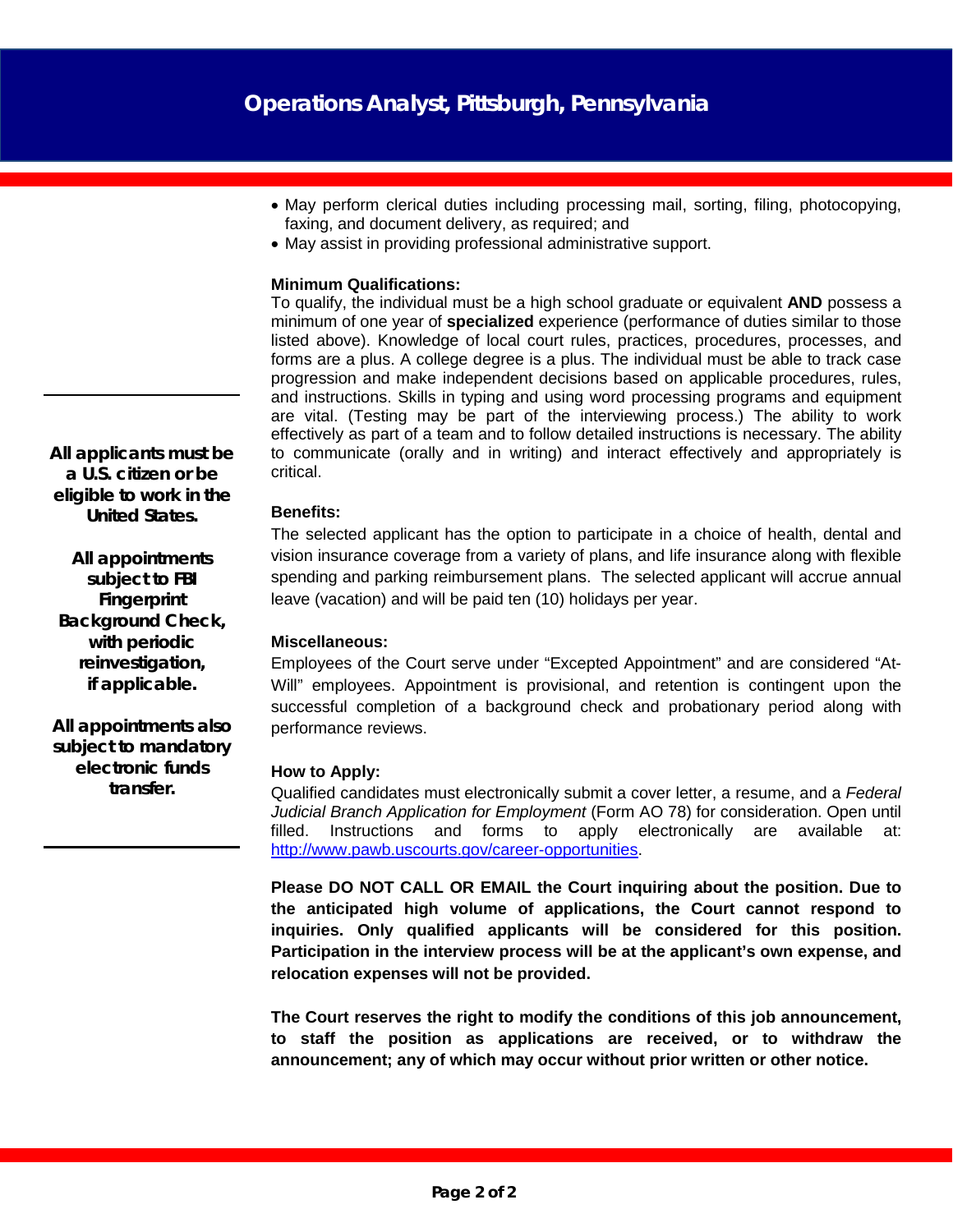# CAREER OPPORTUNITY

**Operations Analyst Erie, Pennsylvania Starting at \$39,796, CL 25**

**Position:** Operations Analyst **Annual Salary:** Starting at \$39,796, CL 25 **Position Location:** Erie, PA **Application Deadline:** Open until filled

## **Position Summary:**

The United States Bankruptcy Court for the Western District of Pennsylvania (the "Court") is accepting applications for a full-time Operations Analyst in our Erie office. The Operations Analyst performs specialized courtroom functions such as electronic court recording, operating courtroom video equipment, and similar courtroom services work such as attending and logging court proceedings, processing orders, and providing operational and administrative support to the Court. The incumbent is responsible for maintaining and processing case information in accordance with approved internal controls, procedures, and rules. The Operations Analyst performs docketing, noticing, maintains official case records, reviews filed documents to determine conformity, and takes appropriate action to ensure that all orders and automated entries are appropriately and accurately docketed. The incumbent assists in financial administration, processes claims, and may provide clerical support to the Clerk's Office, such duties to include copying, scanning and retrieving files and processing mail. Operations Analysts may perform and coordinate administrative, technical, and professional work related to multiple administrative functions, such as procurement, property management, space and facilities, budgetary, and/or statistical maintenance activities. The incumbent performs other duties as assigned.

## **Representative Duties:**

Include, but are not limited to, the following:

- Record court proceedings, operate courtroom video equipment, and provide courtroom assistance;
- Perform case administration work, including providing customer service at the Intake window and on the telephone;
- Perform backup financial administration duties such as: balancing accounting activities, preparing reports, and reconciling ledgers;
- Sort, classify, and scan documents from case files and/or Clerk's Office records. Route documents to proper offices and/or staff;
- Quality-check all scanned documents to ensure each has been correctly uploaded and organized;
- Process claims and transcript requests;
- Operate a variety of copying and records, recording, and document processing equipment. Retrieve files and make copies of records for Court personnel, attorneys, and others;
- Prepare and ship records to the appropriate Federal Records Center and retrieve records from centers when needed;



**U.S. Bankruptcy Court Western District of Pennsylvania**

**www.pawb.uscourts.gov**

**U.S. Federal Courthouse 17 South Park Row Erie, PA 16501**

**An Equal Opportunity Employer**